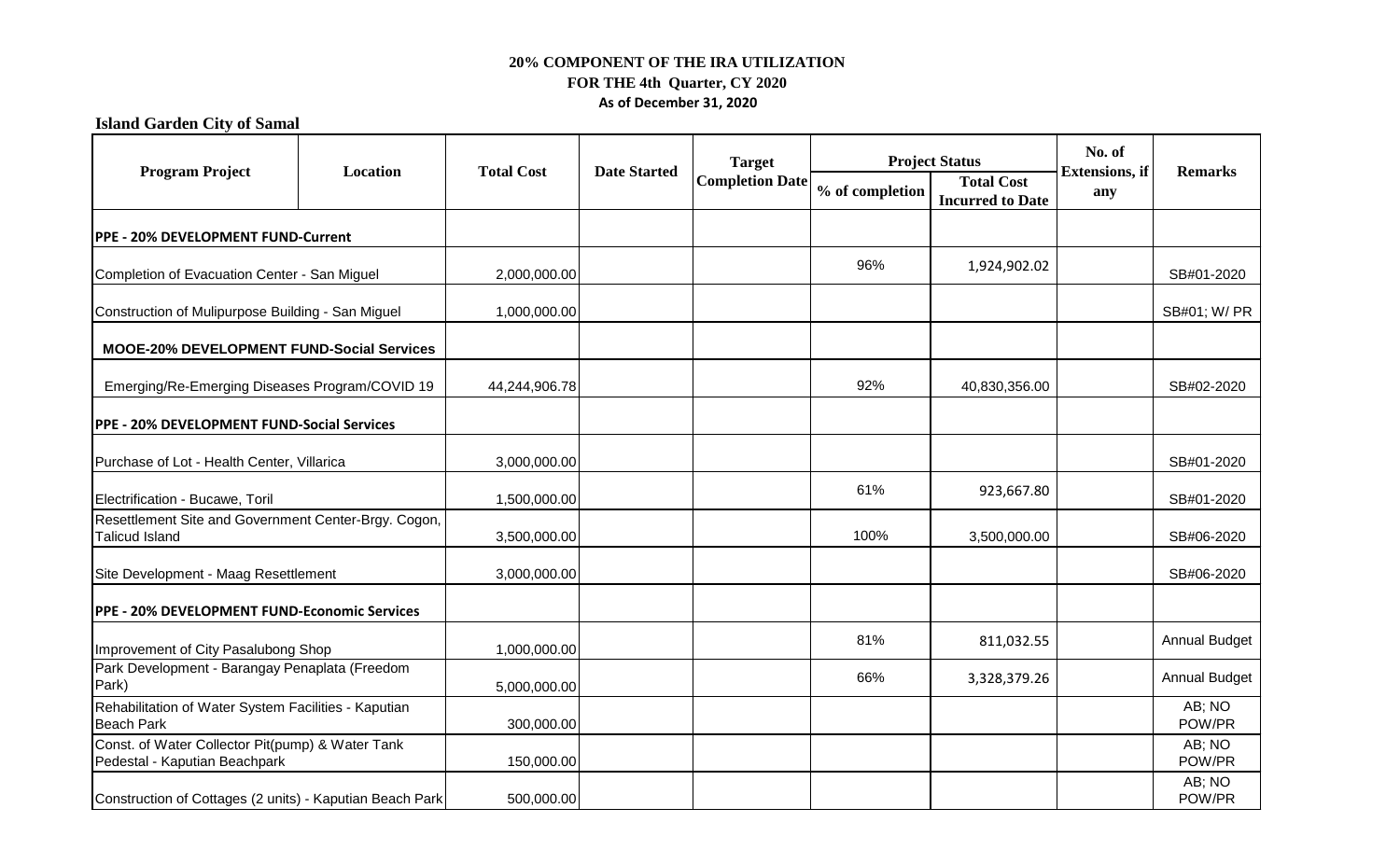# **Island Garden City of Samal**

| <b>Program Project</b>                                                        | Location                                                 | <b>Total Cost</b> | <b>Date Started</b> | <b>Target</b><br><b>Completion Date</b> | <b>Project Status</b> |                                              | No. of                        |                        |
|-------------------------------------------------------------------------------|----------------------------------------------------------|-------------------|---------------------|-----------------------------------------|-----------------------|----------------------------------------------|-------------------------------|------------------------|
|                                                                               |                                                          |                   |                     |                                         | % of completion       | <b>Total Cost</b><br><b>Incurred to Date</b> | <b>Extensions</b> , if<br>any | <b>Remarks</b>         |
| <b>Building</b>                                                               | Installation of Water Pipelines from Water Source to the |                   |                     |                                         |                       |                                              |                               | AB; NO<br>POW/PR       |
| Construction of Underground Water Collector (sump)-<br><b>Kaputian Hostel</b> |                                                          | 450,000.00        |                     |                                         | 95%                   | 430,936.38                                   |                               | <b>Annual Budget</b>   |
| Rehabilitation of Ecopark Facilities and Other support<br><b>Structures</b>   |                                                          | 2,000,000.00      |                     |                                         |                       |                                              |                               | AB; NO<br>POW/PR       |
| Rehabilitation and Installation of Pavement Block for<br>Pathways             |                                                          | 1,000,000.00      |                     |                                         | 1%                    | 14,558.04                                    |                               | <b>Annual Budget</b>   |
| Rehabilitation of Hanging Bridge                                              |                                                          | 1,000,000.00      |                     |                                         |                       |                                              |                               | $AB$ ; w/<br>POW&PR    |
| <b>Completion of Plant Nursery</b>                                            |                                                          | 500,000.00        |                     |                                         | 100%                  | 500,000.00                                   |                               | <b>Annual Budget</b>   |
| Rehabilitation of PHRDC Building                                              |                                                          | 3,000,000.00      |                     |                                         | 18%                   | 562,393.71                                   |                               | <b>Annual Budget</b>   |
| Construction of Water Waste Treatment Facility                                |                                                          | 2,500,000.00      |                     |                                         | 62%                   | 1,558,928.77                                 |                               | <b>Annual Budget</b>   |
| <b>Completion of Perimeter Fence</b>                                          |                                                          | 1,500,000.00      |                     |                                         | 18%                   | 282,140.99                                   |                               | <b>Annual Budget</b>   |
| Completion of Night Market Building or Kan-anan sa<br>Park                    |                                                          | 2,000,000.00      |                     |                                         | 64%                   | 1,282,092.55                                 |                               | <b>Annual Budget</b>   |
| Rehabilitation of Comfort Rooms at Kan-anan sa Park                           |                                                          | 300,000.00        |                     |                                         | 97%                   | 291,834.82                                   |                               | Annual Budget;<br>w/PR |
| Construction of Stage at Kan-anan sa Park                                     |                                                          | 250,000.00        |                     |                                         | 82%                   | 205,205.00                                   |                               | Annual Budget;<br>w/PR |
| Construction of Drawer Type Niches-Islandwide                                 |                                                          | 5,000,000.00      |                     |                                         | 98%                   | 4,944,005.99                                 |                               | Annual Budget;<br>w/PR |
| Installation of Lighting Facilities Inside Pahulayan<br><b>Memorial Park</b>  |                                                          | 1,850,000.00      |                     |                                         | 100%                  | 1,850,000.00                                 |                               | Annual Budget;<br>w/PR |
| Concreting of Road Inside Pahulayan Memorial Park                             |                                                          | 4,000,000.00      |                     |                                         | 99%                   | 3,991,797.66                                 |                               | <b>Annual Budget</b>   |
| Development of Water Supply System and Facilities-<br>citywide                |                                                          | 5,638,300.00      |                     |                                         | 51%                   | 2,915,074.10                                 |                               | Annual Budget;<br>w/PR |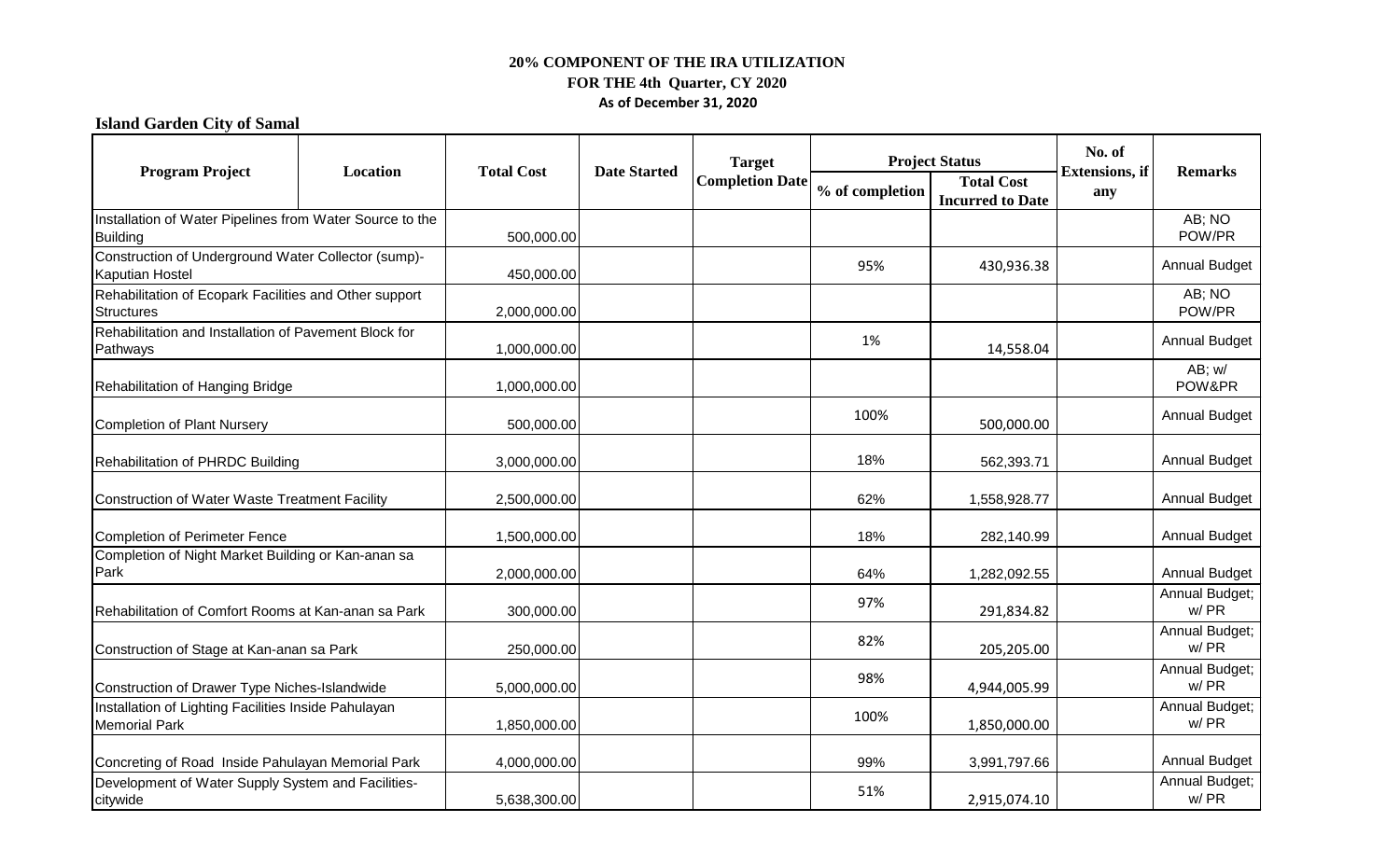**Island Garden City of Samal**

| <b>Program Project</b>                                                                                    | Location | <b>Total Cost</b> | <b>Date Started</b> | <b>Target</b><br><b>Completion Date</b> | <b>Project Status</b> |                                              | No. of                        | <b>Remarks</b>         |
|-----------------------------------------------------------------------------------------------------------|----------|-------------------|---------------------|-----------------------------------------|-----------------------|----------------------------------------------|-------------------------------|------------------------|
|                                                                                                           |          |                   |                     |                                         | % of completion       | <b>Total Cost</b><br><b>Incurred to Date</b> | <b>Extensions</b> , if<br>any |                        |
| Upgrading and Rehabilitation of Powerlines-Islandwide                                                     |          | 5,000,000.00      |                     |                                         | 82%                   | 4,107,227.44                                 |                               | Annual Budget;<br>w/PR |
| Installation of Solar Street Lights                                                                       |          | 5,000,000.00      |                     |                                         | 100%                  | 5,000,000.00                                 |                               | Annual Budget;<br>w/PR |
| Installation of Repeater/Receiver-Islandwide                                                              |          | 2,000,000.00      |                     |                                         |                       |                                              |                               | NO POW/PR              |
| Rehabilitation of City Roads                                                                              |          | 14,259,661.04     |                     |                                         | 97%                   | 13,853,900.40                                |                               | <b>Annual Budget</b>   |
| Concreting of Road New City Hall and Market site<br>Widening of Road at Kinawitnon-Villarica Road Section |          | 10,000,000.00     |                     |                                         | 98%                   | 9,850,688.88                                 |                               | Annual Budget;<br>w/PR |
|                                                                                                           |          | 5,000,000.00      |                     |                                         | 99%                   | 4,990,744.98                                 |                               | Annual Budget;<br>w/PR |
| Concreting of Road from circumferential road San<br>Miguel to Cemetery (Pahulayan)                        |          | 5,000,000.00      |                     |                                         |                       |                                              |                               | Annual Budget;<br>w/PR |
| Concreting of Road going to Bandera Nature's Park                                                         |          | 3,000,000.00      |                     |                                         | 99%                   | 2,991,409.97                                 |                               | <b>Annual Budget</b>   |
| Improvement of City Road(Re-blocking)Babak&Samal<br><b>District</b>                                       |          | 2,000,000.00      |                     |                                         | 96%                   | 1,920,248.07                                 |                               | Annual Budget;<br>w/PR |
| Construction of Drainage System-Islandwide                                                                |          | 6,000,000.00      |                     |                                         | 30%                   | 1,852,500.41                                 |                               | <b>Annual Budget</b>   |
| Purchase of Vault Lowering Device                                                                         |          | 800,000.00        |                     |                                         |                       |                                              |                               | SB#01-2020             |
| Construction of Interment Vault                                                                           |          | 1,000,000.00      |                     |                                         | 100%                  | 974,375.44                                   |                               | SB#01-2020             |
| Purchase of Water Pump                                                                                    |          | 20,000.00         |                     |                                         |                       |                                              |                               | SB#01; w/ PR           |
| Road Concreting of FMR-Bagsak, Aumbay to Anonang<br><b>Road Section</b>                                   |          | 3,000,000.00      |                     |                                         | 96%                   | 2,890,375.69                                 |                               | SB#01-2020             |
| Construction of Wheelbath - Caliclic & Villarica Wharf                                                    |          | 3,000,000.00      |                     |                                         | 88%                   | 2,659,624.14                                 |                               | SB#01-2020             |
| Coral Reef Management Program - Mooring<br>Buoys(sinker)                                                  |          | 3,000,000.00      |                     |                                         |                       |                                              |                               | SB#01-w/POW            |